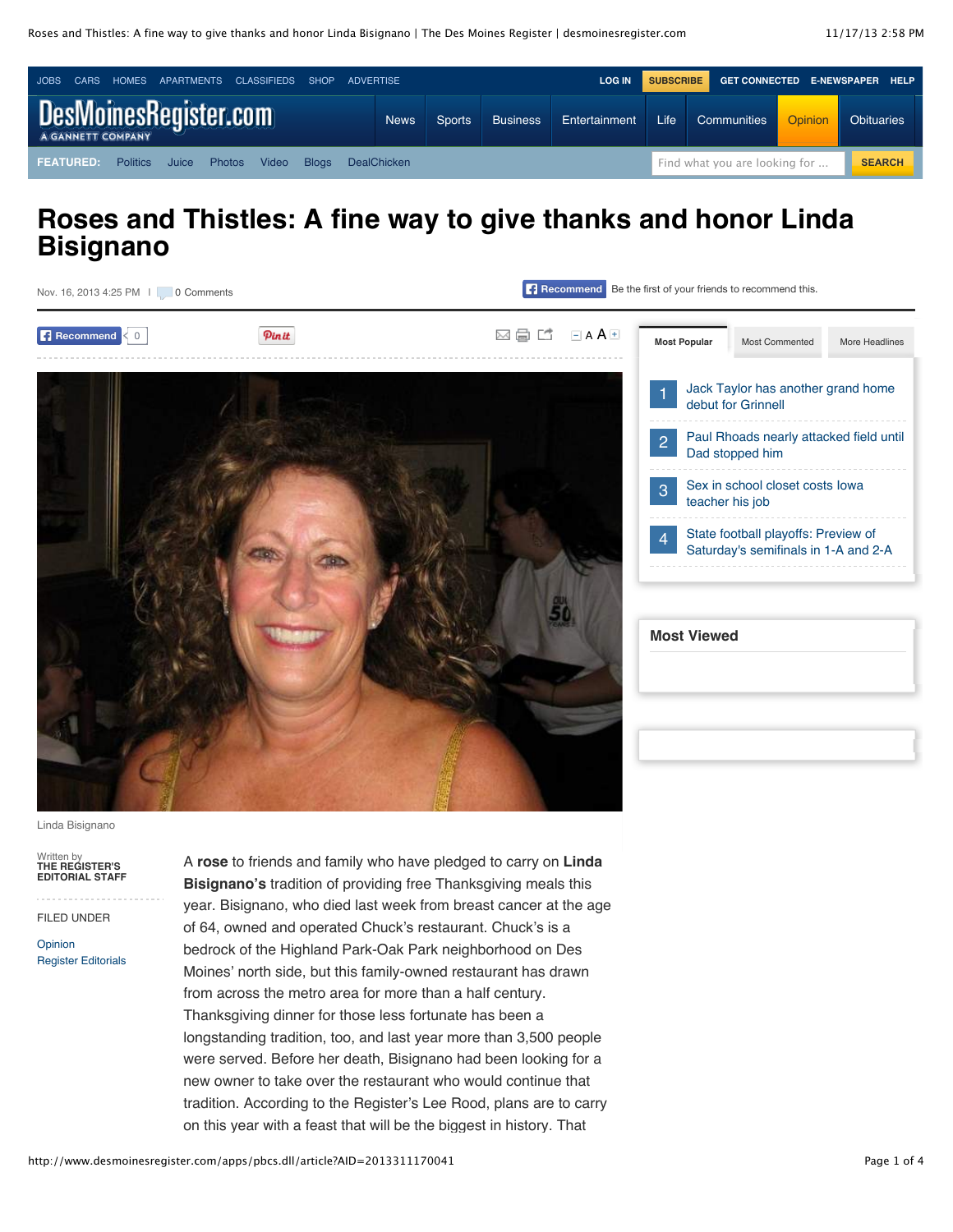would be a fitting memorial for Linda Bisignano.

A **thistle** to those within the **ethanol industry** who went overboard in attacking an Associated Press report on the environmental cost of converting food into fuel. The AP story drew a connection between federal ethanol mandates and increased corn production on farmland that had been protected by conservation programs. The ethanol industry responded with point-by-point rebuttals of the story, which is fair. But ethanol groups launched an aggressive campaign, including fill-in-the-blank form letters to the editor and press conferences where the report was variously called a "smear," a "hatchet job" and "more Dumpster fire than journalism." A Renewable Fuels Association official said, "There is probably more truth in this week's National Enquirer." The AP has stood behind its reporting and said it welcomes a discussion of the issues the story raised. That should happen, but first the ethanol industry should drop the scorched-earth tactics.

A **rose** to documentary filmmaker **Samuel Koltinsky** for pushing Iowa to carry on the conservation legacy of Register cartoonist "Ding" Darling. Koltinsky, a Kentuckian, was in Ames recently for a screening of his film, "America's Darling: The Story of Jay N. ʻDing' Darling." He used the opportunity to pitch the idea of establishing a center at Iowa State University dedicated to Darling's work on environmental stewardship. Newspaper cartoons drawn in the heat of current events do not typically age well, but Darling's environmental cartoons are timeless. He was a pioneer of the modern conservation movement with duck stamps and wildlife refuges. Iowa State would be an ideal place to keep Darling's spirit alive.

#### **[View Comments](http://www.desmoinesregister.com/comments/article/20131117/OPINION03/311170041/Roses-Thistles-fine-way-give-thanks-honor-Linda-Bisignano) (0)** | **[Share your thoughts »](http://www.desmoinesregister.com/comments/article/20131117/OPINION03/311170041/Roses-Thistles-fine-way-give-thanks-honor-Linda-Bisignano)**

**YOU MIGHT BE INTERESTED IN**

[Iowa View: Is it a surprise](http://www.desmoinesregister.com/article/20131117/OPINION01/311170040/Iowa-View-surprise-bankers-don-t-like-competition-) bankers don't like…

[Your 2 Cents' Worth: Sunday,](http://www.desmoinesregister.com/article/20131117/OPINION/311170071/Your-2-Cents-Worth-Sunday-Nov-17-2013) Nov. 17, 2013

[Carlson: Rush Limbaugh is](http://www.desmoinesregister.com/article/20131117/OPINION01/311170038/Carlson-Rush-Limbaugh-gasp-hooking-kids-U-S-history)  gasp! - hooking kids on U…

Iowa Supreme Court rules [Iowan may pursue wrongful…](http://www.desmoinesregister.com/article/20131117/NEWS/311170072/Iowa-Supreme-Court-rules-Iowan-may-pursue-wrongful-imprisonment-claim)

The Register's Editorial: [Insurance's forgotten lesson…](http://www.desmoinesregister.com/article/20131117/OPINION03/311170024/The-Register-s-Editorial-Insurance-s-forgotten-lesson-we-all-help-each-other)

You'll Never Guess The [Purpose Of This Dishwashing](http://www.dishwashersinfo.com/Features/You-ll-Never-Guess-What-This-Dishwashing-Rack-Is-Used-For.htm) Rack (Dishwasher Info)

SPONSORED LINKS [Goldman Sachs thinks it can](http://www.washingtonpost.com/blogs/wonkblog/wp/2013/11/05/goldman-sachs-thinks-it-can-make-money-by-being-a-do-gooder/) make money by being a… (The Washington Post)

[Top 5 Dirtiest Restaurants](http://www.ulive.com/video/top-5-dirtiest-restaurants)  $\blacksquare$ (uLive)

[America's 30 Most Beautiful](http://www.travelandleisure.com/articles/americas-most-beautiful-college-campuses) College Campuses (Travel + Leisure)

[Washing Your Car without](http://waterstories.nestle-waters.com/environment/washing-your-car-without-water/) Water? (Nestlé Waters)

[New Study: Migraine is NOT a](http://migraine.com/mia2012/) headache: check your… (Migraine.com)

[Hot Pictures of Texas A&M](http://www.rantsports.com/clubhouse/2013/08/22/hot-pictures-of-texas-am-cheerleaders/) Cheerleaders (Rant Sports)